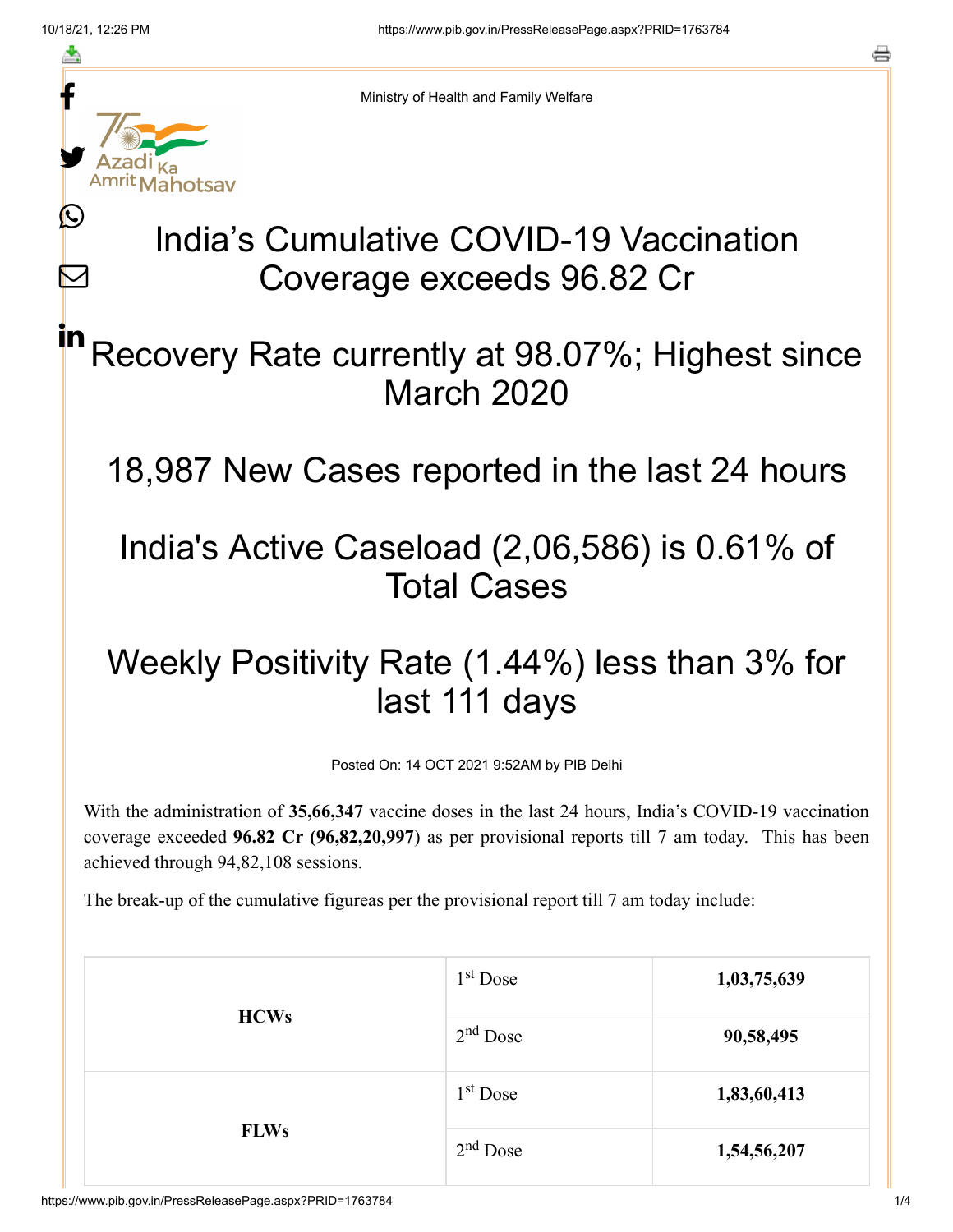|                       | <b>Total</b>                        |                      | 96,82,20,997 |
|-----------------------|-------------------------------------|----------------------|--------------|
| in                    | Over 60 years                       | $2nd$ Dose           | 6,05,94,664  |
|                       |                                     | $1st$ Dose           | 10,53,36,375 |
|                       | $\bigcirc$<br>Age Group 45-59 years | $2nd$ Dose           | 8,49,05,479  |
|                       |                                     | 1 <sup>st</sup> Dose | 16,69,84,547 |
| Age Group 18-44 years | $2nd$ Dose                          | 10,70,45,167         |              |
| f                     |                                     | 1 <sup>st</sup> Dose | 39,01,04,011 |

The recovery of **19,808** patients in the last 24 hours has increased the cumulative tally of recovered patients (since the beginning of the pandemic) to **3,33,62,709.**

Consequently, India's recovery rate stands at **98.07%**. Recovery Rate is currently at its highest peak since March 2020.



#### Recovered cases over 3.33 Cr & Recovery rate at 98.07%

Sustained and collaborative efforts by the Centre and the States/UTs continue the trend of less than 50,000 Daily New Cases that is being reported for 109 consecutive days now.

**18,987 new cases** were reported in the last 24 hours.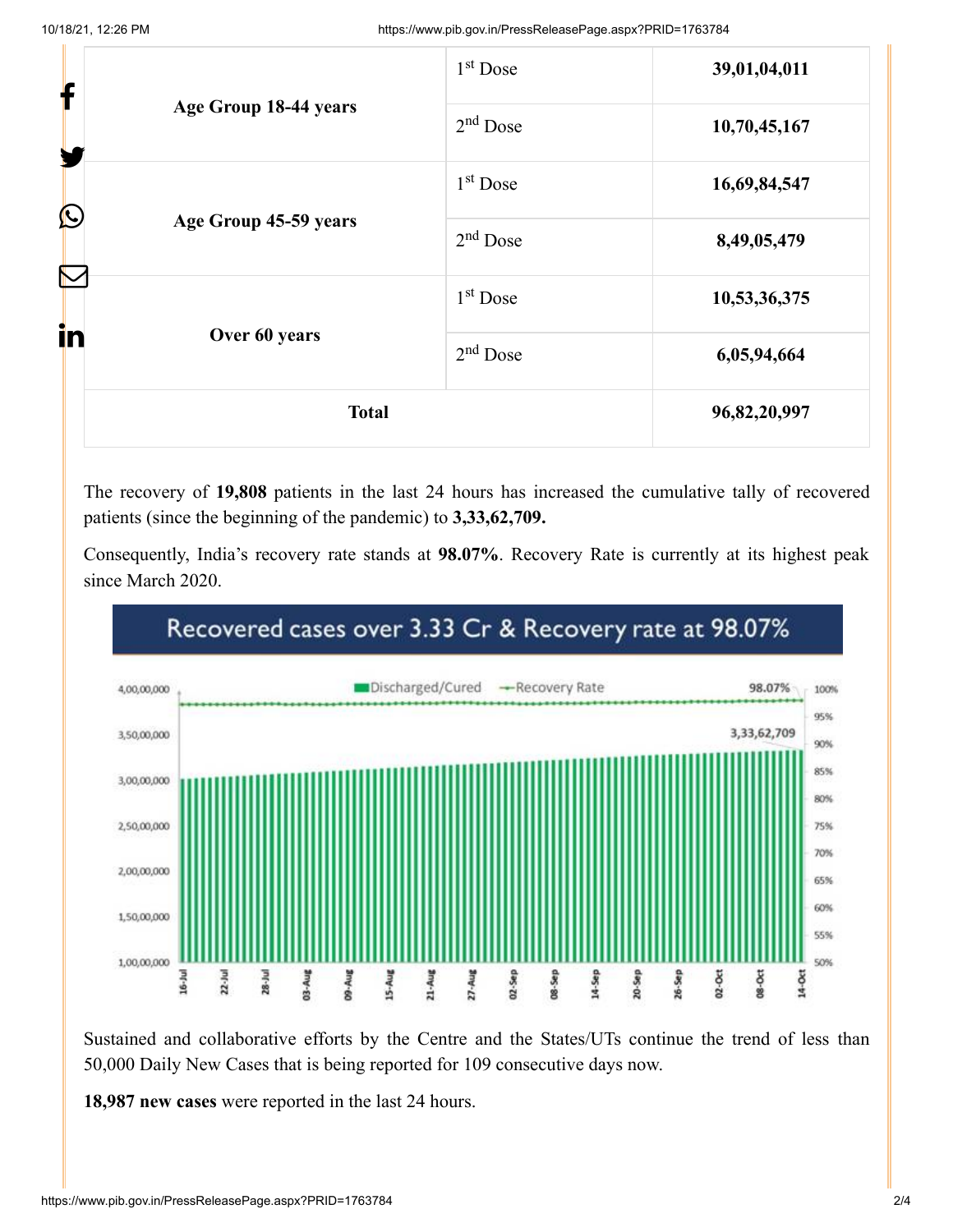10/18/21, 12:26 PM https://www.pib.gov.in/PressReleasePage.aspx?PRID=1763784



The Active Caseload is presently **2,06,586,** which is the **lowest in 215 days.**Active cases presently constitute **0.61%** of the country's total Positive Cases.



The testing capacity across the country continues to be expanded. The last 24 hours saw a total of

13,01,083tests being conducted. India has so far conducted over **58.76 Cr (58,76,64,525**) cumulative tests.

While testing capacity has been enhanced across the country, **Weekly Positivity Rate at 1.44% remains less than 3% for the last 111 days now.** The **Daily Positivity rate reported to be1.46%.** The daily Positivity rate has remained below 3% for last 45 days and below 5% for 128 consecutive days now.